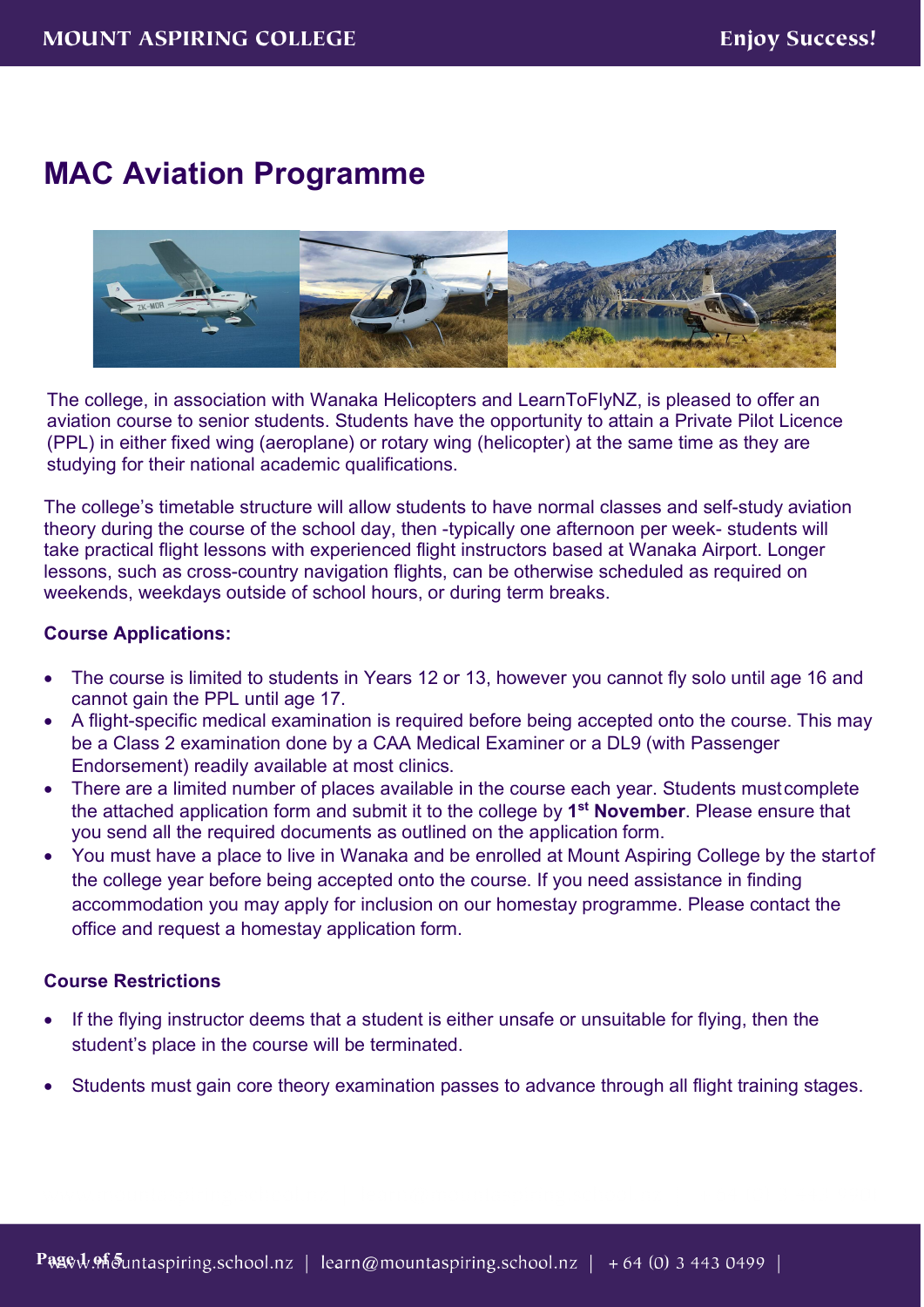# **Funding Expectations**

Below are indicative costs which may change from time to time by suppliers and individual student needs and choices. We use the Student Fee-Protect Public Trust system (see publictrust.co.nz) to protect student funding transparency and refunds in the event of non-completion. Providers only receive funds for flights and courses as the student completes them.

| <b>Fee</b>                                                                                                                                                                   | Payable to:                                                                                            | <b>Amount</b>            |
|------------------------------------------------------------------------------------------------------------------------------------------------------------------------------|--------------------------------------------------------------------------------------------------------|--------------------------|
| <b>NZ CAA Medical</b><br>-or-                                                                                                                                                | CAA-approved M.E.<br><b>CAA Medical Application</b>                                                    | Apx. \$250<br>plus \$121 |
| DL9 (with Passenger Endorsement)                                                                                                                                             | Practioner (GP)                                                                                        | Apx. \$85                |
| <b>Programme Application</b><br>(80% refundable if application is<br>unsuccessful - non-refundable if<br>applicant is accepted but withdraws<br>before course commencement). | <b>Mount Aspiring College</b>                                                                          | \$250.00                 |
| <b>Flight School Enrolment</b>                                                                                                                                               |                                                                                                        | \$200 (Domestic)         |
| (Includes online learning resources<br>and academic credit reporting)                                                                                                        | <b>WHL or LTFNZ</b>                                                                                    | \$300 (Intnl)            |
| <b>Exams</b><br>Theory: Radio, Human<br>Factors, Meteorology,<br>Navigation, Law and Air                                                                                     | Aspeq (theory)<br>Aspeq (L6PD)                                                                         | \$582<br>\$142           |
| Tech - \$97 each<br>Level 6 English Proficiency                                                                                                                              |                                                                                                        |                          |
| Demonstration (L6PD)                                                                                                                                                         | <b>WHL/LTFNZ</b> (Flight Test)                                                                         | \$518                    |
| <b>PPL Licence Fee</b>                                                                                                                                                       | <b>CAA</b>                                                                                             | \$230                    |
| <b>Equipment</b><br>Log book, set of PPL text<br>books, maps, navigation<br>computer, aviation ruler and<br>protractor.                                                      | <b>WHL/LTFNZ</b>                                                                                       | Apx. \$930               |
| <b>Flying</b><br>Minimum of 50 flying hours at<br>\$300 per hour (includes GST,<br>airways charges, briefs).                                                                 | <b>Student Fee-Protect Public</b><br>Trust<br>(may be broken down into two or<br>more training stages) | \$15,000                 |
| Minimum of 50 flying hours at<br>\$650 per hour (includes GST,<br>airways charges, briefs).                                                                                  | <b>Student Fee-Protect Public</b><br>Trust<br>(may be broken down into two or<br>more training stages) | \$32,500                 |
|                                                                                                                                                                              |                                                                                                        |                          |
| <b>Total for fixed wing</b>                                                                                                                                                  |                                                                                                        | Apx. \$17,937            |
| <b>Total for rotary wing</b>                                                                                                                                                 |                                                                                                        | Apx. \$34,437            |
| <b>Transport costs</b> (The airport is about 10 km away)                                                                                                                     |                                                                                                        | <b>Varies</b>            |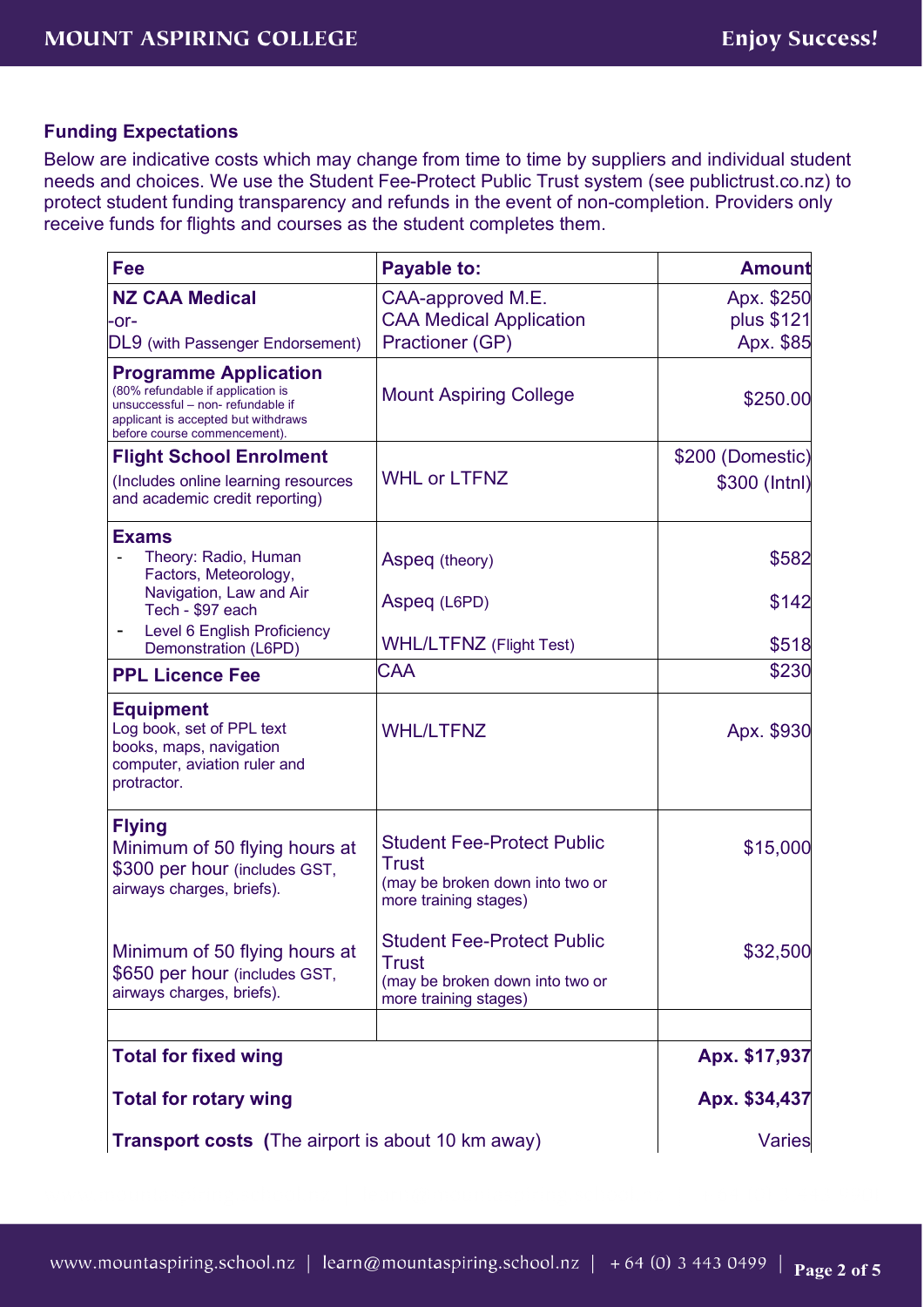# **Safety**

LearnToFlyNZ and Wanaka Helicopters are CAA and NZQA-approved flight schools. Safety standards are continuously audited and all pilots go through "Fit and Proper Person" checks including police and transport background checks.

In signing the application form you are agreeing for your son or daughter to be released from Mount Aspiring College into the responsibility of the flight training provider for the duration of each of their flight training sessions.

# **Further Information**

- If you require any further information about this course or the college in general, please contact the Executive Officer on 03 443 0499, or by email: **[learn@mountaspiring.school.nz](mailto:learn@mountaspiring.school.nz)**
- Further information about the college is available from the college's website: **[www.mountaspiring.school.nz](http://www.mountaspiring.school.nz/)**
- More information about fixed wing training is available from: **[www.learntoflynz.com](http://www.learntoflynz.com/)**
- More information about rotary wing training is available from: **[www.wanakahelicopters.co.nz](http://www.wanakahelicopters.co.nz/)**

**MAC Aviation Programme: Last updated XXXXXX**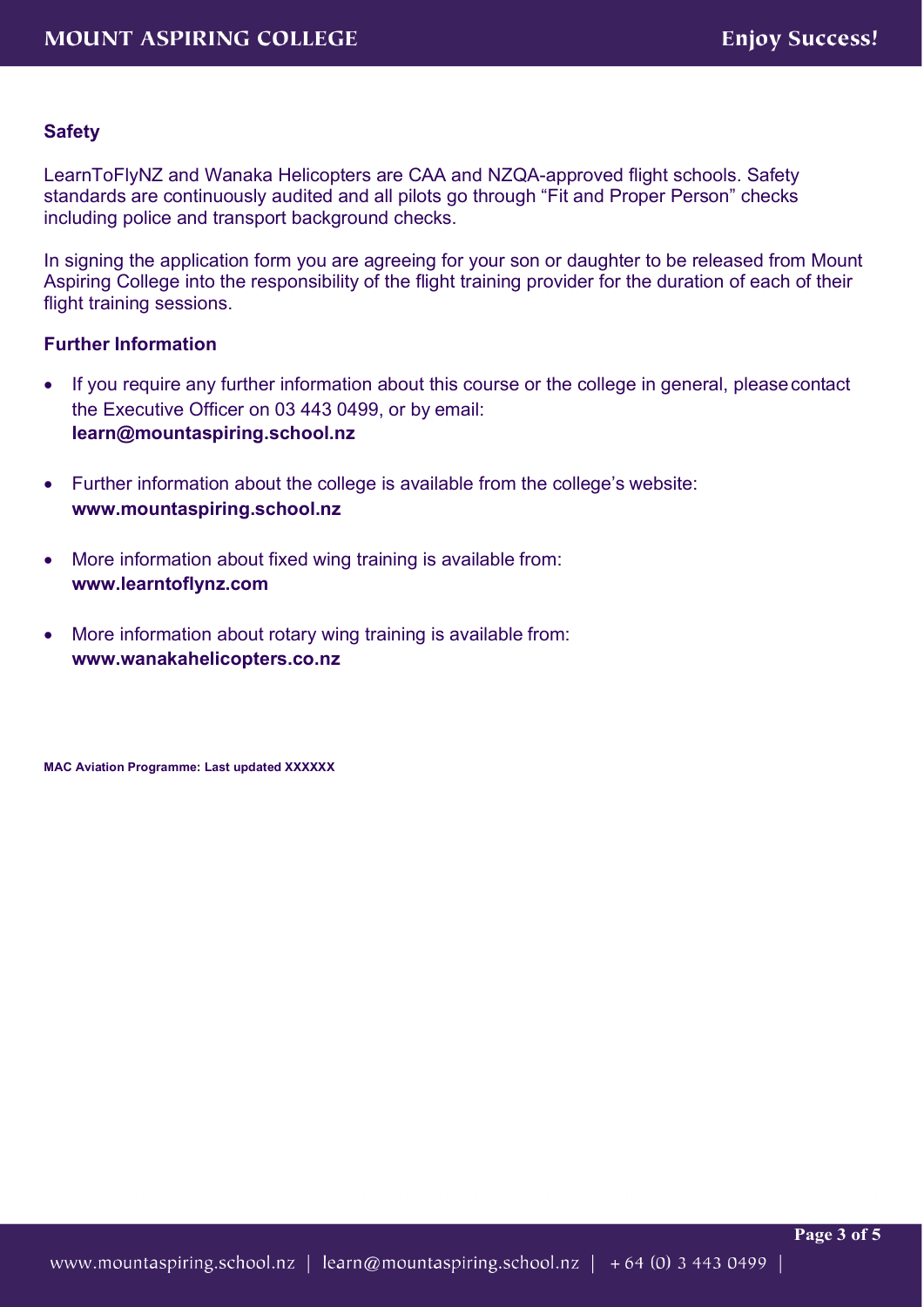#### **MAC Aviation Programme Enrolment Form**

| Interested in: □ Fixed Wing flight training | $\Box$ Helicopter flight training |
|---------------------------------------------|-----------------------------------|

Please give a summary of the subjects and credits you achieved in Year 11 (you should include a copy of your NCEA or equivalent results as well). For examinations other than NCEA please list the subjects and the grades awarded.

| Subjects and levels studied: | Number of credits achieved: |              |            | <b>Total credits</b> |
|------------------------------|-----------------------------|--------------|------------|----------------------|
|                              | Achieved                    | <b>Merit</b> | Excellence | per subject          |
|                              |                             |              |            |                      |
|                              |                             |              |            |                      |
|                              |                             |              |            |                      |
|                              |                             |              |            |                      |
|                              |                             |              |            |                      |
|                              |                             |              |            |                      |
|                              |                             |              |            |                      |
| Totals:                      |                             |              |            |                      |

### Qualifications achieved to date:

| Name & level of qualification | Endorsement (if applicable)   Date awarded |  |
|-------------------------------|--------------------------------------------|--|
|                               |                                            |  |
|                               |                                            |  |

# Subjects and level studied this year, eg. Level 2 English:

| Level Subject | Level | Subject | Level | Subject |
|---------------|-------|---------|-------|---------|
|               |       |         |       |         |
|               |       |         |       |         |